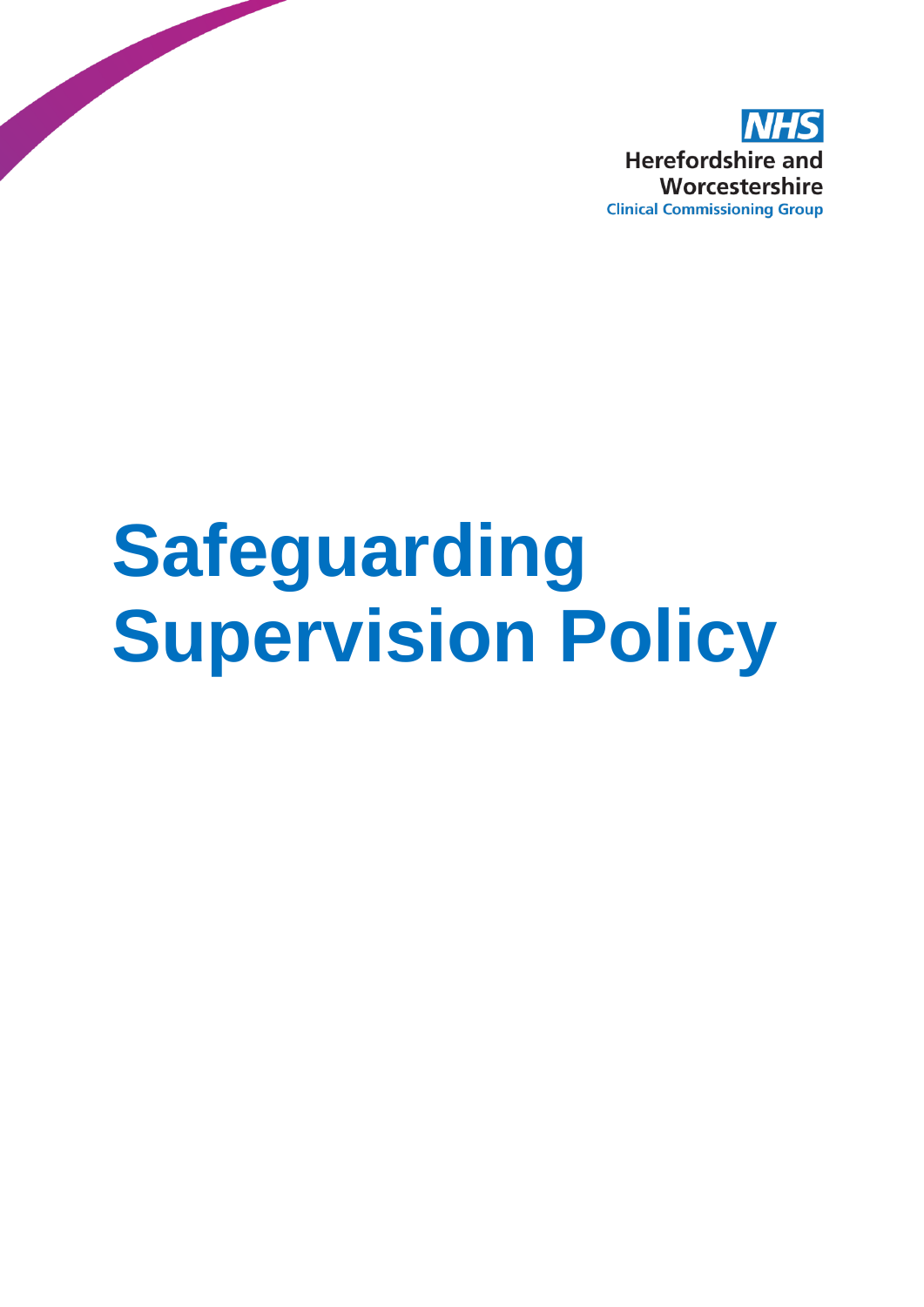# **Document Reference Information**

| <b>Version:</b>          | 1                               |  |  |
|--------------------------|---------------------------------|--|--|
| <b>Status:</b>           |                                 |  |  |
| Author:                  | <b>Heather Manning</b>          |  |  |
| Directorate responsible: | <b>Quality and Safeguarding</b> |  |  |
| <b>Directorate lead:</b> | Lisa Levy                       |  |  |
| <b>Ratified by:</b>      |                                 |  |  |
| Date ratified:           |                                 |  |  |
| Date effective:          | <b>June 2020</b>                |  |  |
| Date of next formal      | <b>June 2022</b>                |  |  |
| <b>Target audience:</b>  | All HWCCG staff                 |  |  |

# **Version Control Record**

| Version Description of change(s) | Reason for change | <b>Author</b> | Date |
|----------------------------------|-------------------|---------------|------|
|                                  |                   |               |      |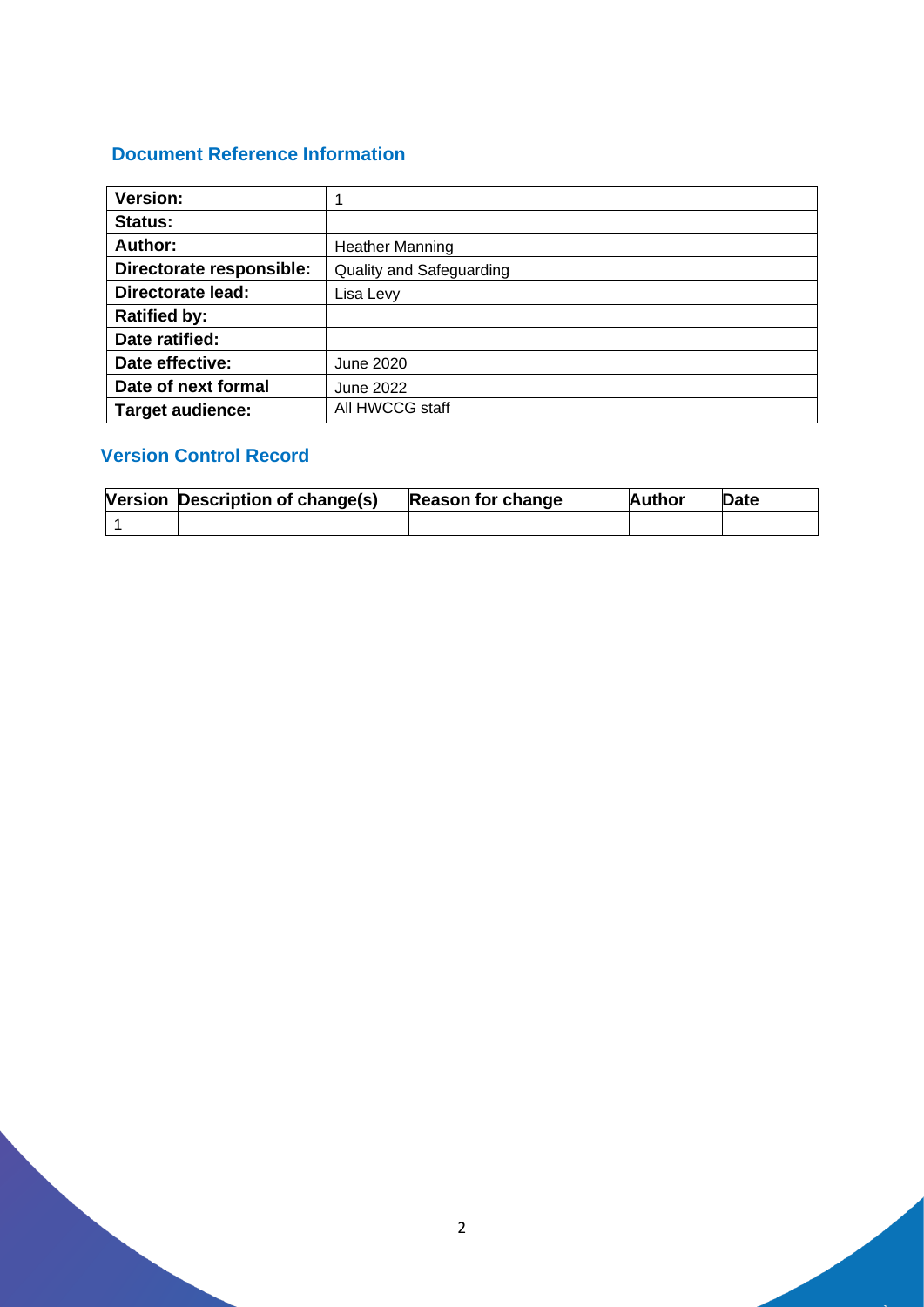# **Contents Contents Page Number**

| Appendices - Appendix 1 - Supervision Record  11 |  |
|--------------------------------------------------|--|
|                                                  |  |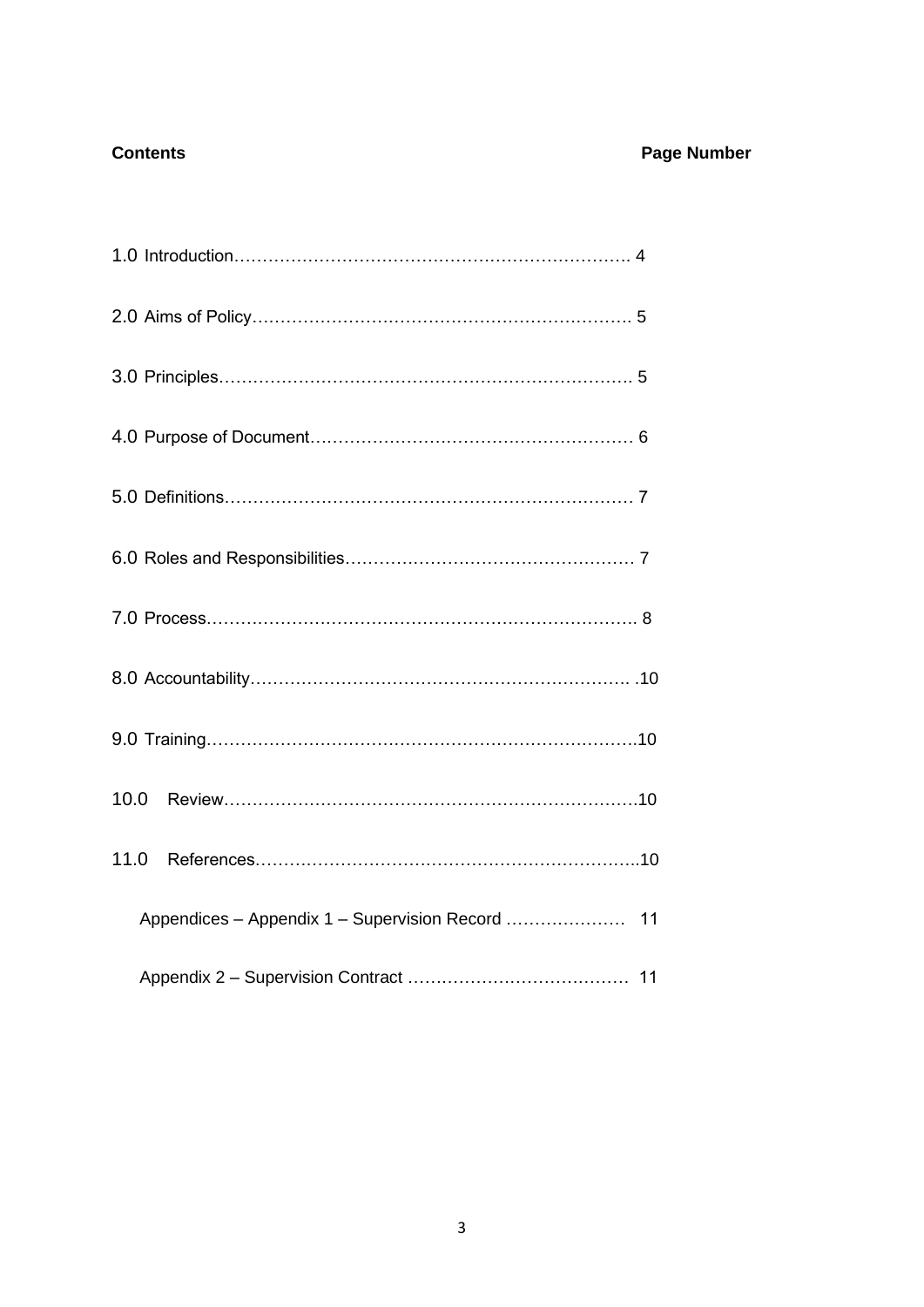# **Safeguarding Supervision Policy**

### **1.0 Introduction**

Supervision is an essential means of providing professional support and guidance for safeguarding practitioners. The requirement to provide Safeguarding Children and Adults supervision and support is well documented in many serious case review reports and in policy guidance. Laming Reports (2003<sup>1</sup>& 2009<sup>2</sup>), Munro review (2011<sup>3</sup>), The Intercollegiate Document (2019<sup>4</sup>), Safeguarding Adults: Roles and Competences for health care staff -Intercollegiate Document (2018<sup>5</sup>)

"Effective professional supervision can play a crucial role in ensuring a clear focus on a child's welfare. Supervision should support professional to reflect critically on the impact of their decisions on the child and their family" (Working Together 2018).

"As single subject experts, peer-to-peer supervision is vital to ensuring Designated Professionals continue to develop their practice in line with agreed best practice. Designated Professionals are required to attend supervision meetings regularly with a lack of attendance raised as a professional concern in the annual appraisal and review process. These supervision meetings are to be formally minuted and preferably professionally facilitated." (NHS Accountability Framework 2019 7 ).This policy also covers Deputy Designated Professionals and other Safeguarding Professionals within the HWCCG Safeguarding Team such as Named Health Professionals who may not otherwise have a clear pathway for supervision.( Where Head of Quality and Safeguarding/Designated Nurse is stated this policy will apply to the other members of the Safeguarding Team).

Safeguarding Children and Adults Supervision needs to fulfil four major functions:

- $\triangleright$  Managerial assurance that agency policies and procedures are adhered to, performance of practitioner monitored.
- $\triangleright$  Educative assessment of knowledge base, identification of development needs.
- $\triangleright$  Professional assessment of professional competence and values.
- $\triangleright$  Supportive enables reflective practice and emotional support.

Safeguarding supervision facilitates good quality, innovative and reflective practice in a safe environment. In one to one sessions the supervisee should decide which issues they wish to explore with the supervisor. Group supervision is also possible regarding specific cases / topics.

Safeguarding supervision is not the same as peer review or appraisal. Safeguarding supervision is strongly focused on the needs of the vulnerable child or adult with care and support needs and what must be done to make that child or adult safe. Clinical staff working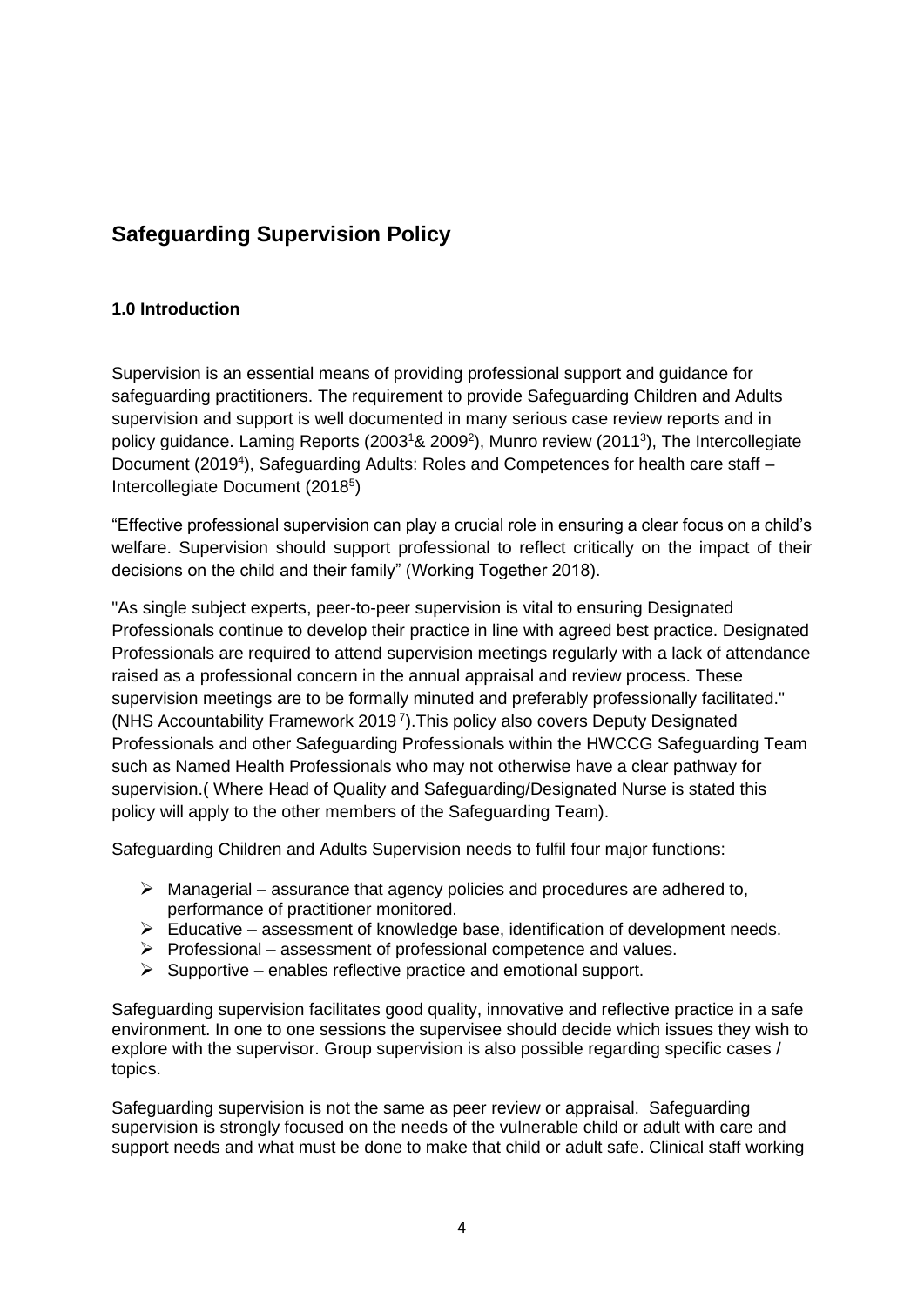with vulnerable children and adults with care and support needs should receive both clinical and safeguarding children / adults supervision.

#### **Equality and Diversity**

In applying this policy, HWCCG will have due regard for the need to eliminate unlawful discrimination**,** promote equality of opportunity**,** and provide for good relations between people of diverse groups, in particular on the grounds of the following characteristics protected by the Equality Act (2010); age, disability, gender, gender reassignment, marriage and civil partnership, pregnancy and maternity, race, religion or belief, and sexual orientation, in addition to offending background, trade union membership, or any other personal characteristic.

#### **2.0 AIMS**

- $\triangleright$  This policy provides a framework for the implementation of safeguarding supervision for Designated Professionals, Deputy Designated Professionals and other Safeguarding Professionals such as the Named Health Professionals working within Safeguarding Children and Adults services commissioned by HWCCG which comes under NHS England West Midlands area.
- $\triangleright$  It enables these staff to meet the required standards of practice specified within national Safeguarding Children and Adults guidance and legislation.
- $\triangleright$  It enables the HWCCG Safeguarding teams to provide assurance, via the National Safeguarding Steering Group, to the NHS England Board on the effectiveness and quality of the safeguarding arrangements across the regional health system and determine whether these are meeting statutory duties. (NHS accountability Framework 2019).

#### **3.0 PRINCIPLES**

- $\triangleright$  The needs of vulnerable children and adults with care and support needs will be of paramount importance.
- $\triangleright$  The process of safeguarding children and adults' supervision will be driven by evidence base and will reflect national strategies for safeguarding children and adults.
- ➢ Supervision policy guidance should be up to date and available to all staff working vulnerable children, their families and adults with care and support needs.
- $\triangleright$  The supervision policy should reflect an ethos of equal opportunity, embrace diversity, and promote anti-oppression in the workplace particularly on account of race, gender, sexuality or disability in keeping with organisational values.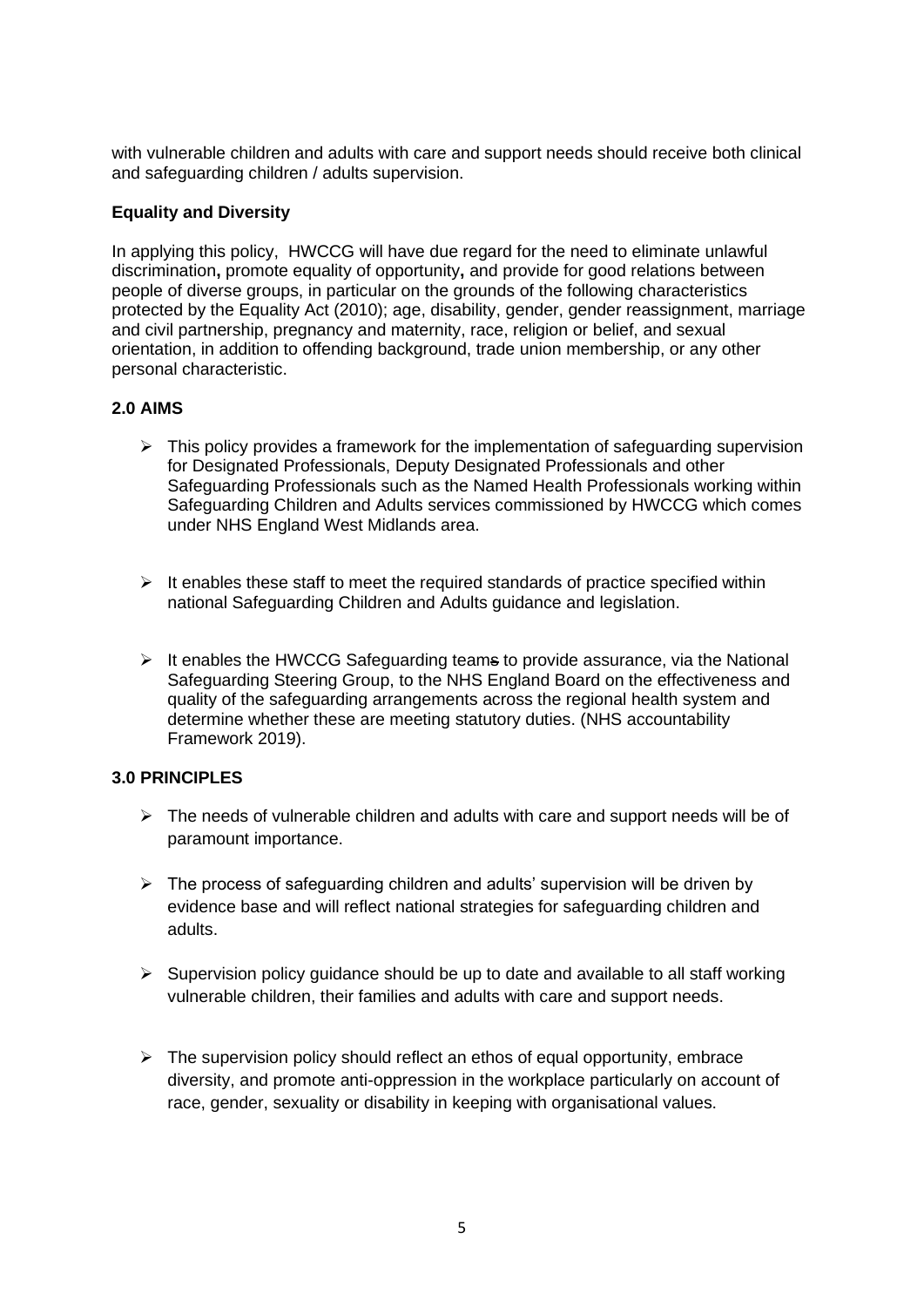- $\triangleright$  Safeguarding supervision will be carried out in a reflective manner and provide a safe environment where attitudes/feelings may be challenged/explored as necessary (See Gibbs' model of Reflective Practice Appendix 3).
- ➢ Safeguarding supervision will provide professional learning and support to enable practitioners to develop knowledge and competencies, and identify training needs; therefore, will be provided through a variety of methodologies e.g. group, peer to peer, safeguarding forums or one to one support in complex cases/situations.
- $\triangleright$  Supervisors and supervisees will fully understand their roles and responsibilities and are accountable for their own professional practice.

#### **4.0 Purpose of this document**

Supervision will provide opportunities to:

- ➢ Appraise existing programmes of care and supportive packages for children and families, and adults (with care and support needs) to ensure that they are sensitive to the current needs of the child and family; the adult (with care and support needs) and their family and/or carers.
- $\triangleright$  Ensure the practitioner is clear about his/her roles and responsibilities.
- $\triangleright$  Clarify roles and responsibilities within interagency working.
- ➢ Establish whether local, regional and national guidance, policies and procedures are being followed.
- $\triangleright$  Offer appropriate support, facilitating safe and effective practice.
- ➢ Identify and challenge practice which is considered to be unsafe, unprofessional or unethical.
- ➢ Promote professional development; identify any gaps in knowledge and skills requiring further training.
- ➢ Provide a communication channel between practitioners and line manager that will identify multi-agency and single agency shortfalls in the services to children with safeguarding needs and their families.
- $\triangleright$  Be proactive and probing, ensuring that all actions agreed are child focused.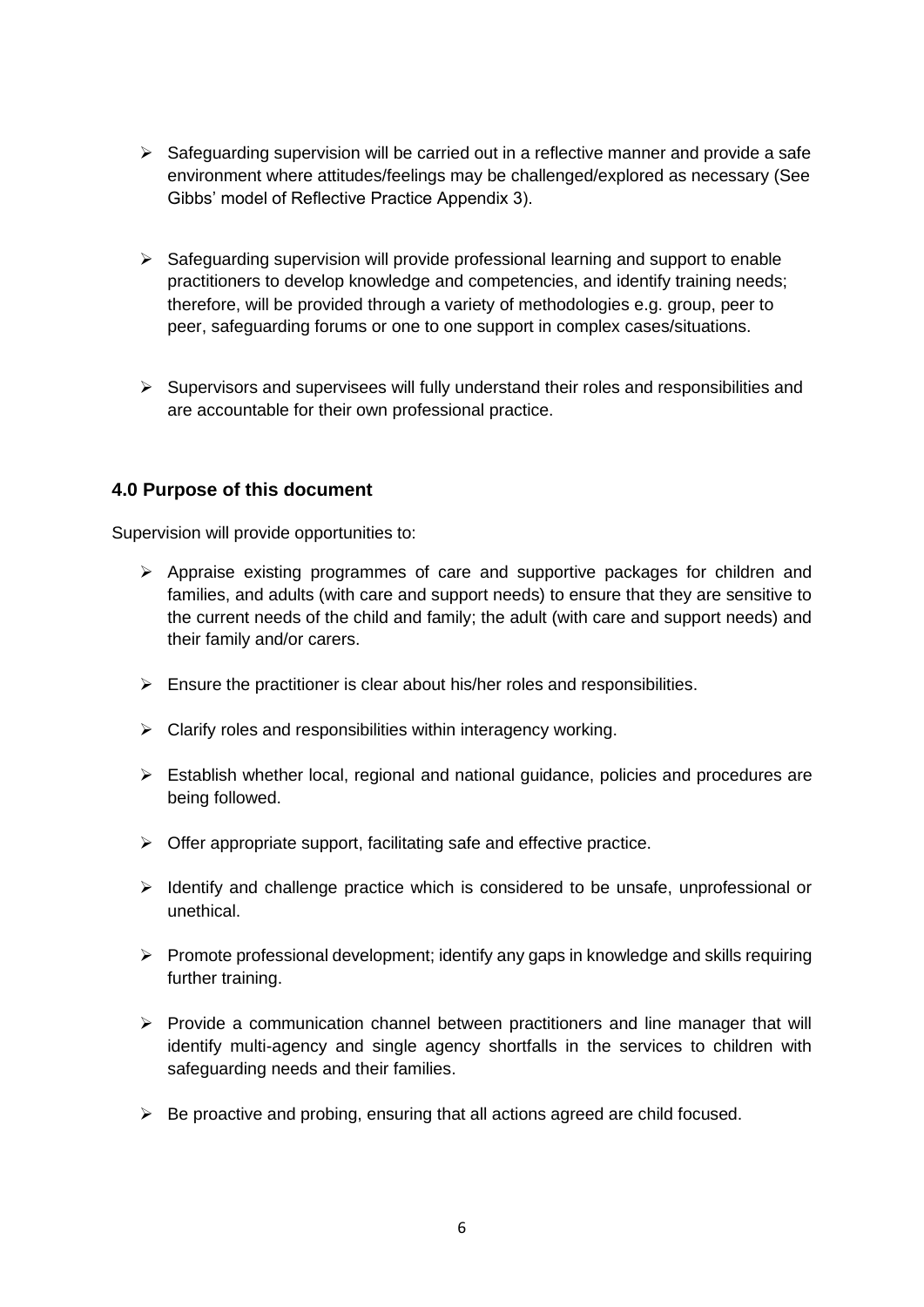#### **5.0 Definitions**

**Supervision:** A formal process of professional support and learning. It ensures that the work of the practitioner reaches agreed standards and adheres to policies and procedures that support good practice in safeguarding children and adults. Supervision enables practitioners to reflect on individual practice, with the support of a supervisor. Through reflection, practitioners can further develop knowledge and skills and enhance understanding of their own practice.

Supervision may be provided on a one to one basis or within a group setting.

**Appraisal / professional development review:** A review by a clinical supervisor of a practitioner's skills and knowledge and agreement of a personal development plan to enhance these.

**Peer Review:** A person or persons of the same status or ability/expertise as another specified person or persons, providing an impartial evaluation of the work of the other/s.

#### **6.0 ROLES AND RESPONSIBILITIES**

#### **NHS England and NHS Improvement**

NHSE/I should ensure the implementation of effective safeguarding assurance arrangements and peer review processes across the health system.

NHSE/I should convene a Designated Professionals Forum (including Named Health Professionals) on a regular basis and ensuring significant issues which may have systemwide relevance are escalated, as appropriate, to quality surveillance groups and to the National Safeguarding Steering Group.

#### **Herefordshire and Worcestershire CCG (HWCCG)**

The publication of the Safeguarding Vulnerable People in the NHS - Accountability and Assurance Framework (July 2019), sets out a framework for safeguarding including roles, duties and responsibilities of all organisations commissioning health and social care. It has been developed by leaders in the system in collaboration with all who use it.

Every contact children and adults have with the NHS will be with practitioners and providers who have a knowledge and understanding of safeguarding issues and work in an organisation that has robust safeguarding systems and levels of supervision.

#### **NHS Provider Organisations**

➢ Individual supervision of Safeguarding Children and Adult Professionals within provider services will be undertaken with either a peer safeguarding professional from health or social care, or the Designated Professional or their Deputy Designated Professionals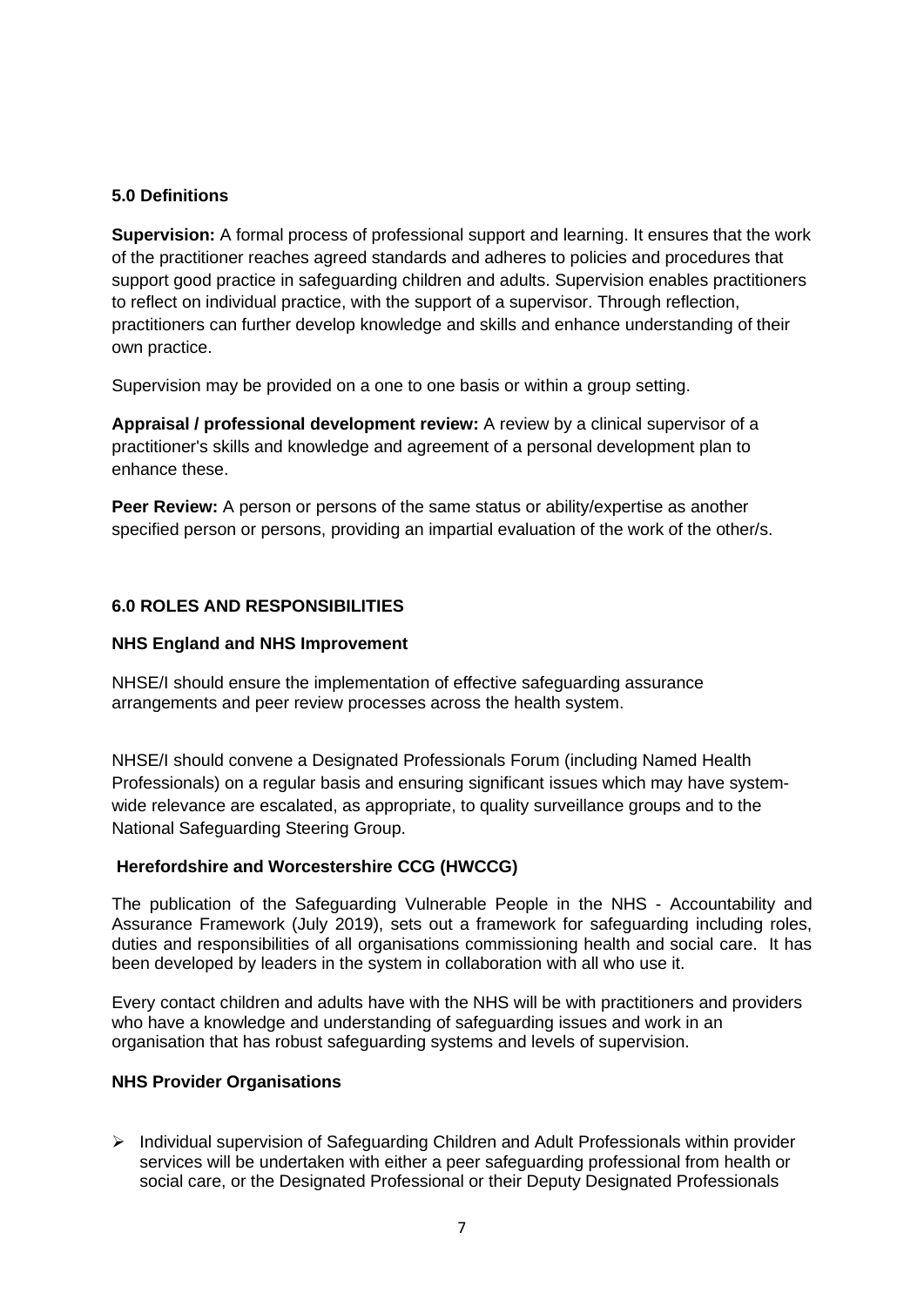within the HWCCG's Safeguarding Team. It is good practice to access supervision outside of the professional's normal geographical area of work. (N.B. frequency to be agreed taking into account resource implications within HWCCG safeguarding team). Group Supervision may also be undertaken within the NHS Integrated Safeguarding Leads Meeting

- $\triangleright$  It is the responsibility of individuals to ensure they arrange supervision with a Safeguarding Supervisor.
- ➢ It is the responsibility of NHS Provider organisations to ensure they have a Safeguarding Supervision Policy for relevant practitioners within their workforce and that this is reviewed at least every 2 years, or sooner to reflect national policy changes.

#### **7.0 PROCESS**

#### **Type of supervision session**

- ➢ Individual supervision of Designated Professionals, Deputy Designated Professionals and other Safeguarding Professionals such as the: Named Health Professionals will be undertaken with peer safeguarding professional from either health or social care. It is preferable to access supervision outside of the professional's normal geographical area of work. Sessions will occur 3 monthly.
- $\triangleright$  Group supervision may also be undertaken within the NHS Integrated Safeguarding Leads Meeting or similar, and will usually occur 6 monthly. (Group supervision would be in addition to 1-1 Supervision for the HWCCG Safeguarding Team or other Safeguarding Professionals from the Herefordshire and Worcestershire Health economy).
- ➢ Request for specific case/issue advice.
- ➢ Consultation on / support with urgent cases will be provided by the Designated Professional or Deputies within HWCCG, and / or through NHSE on an as required basis.
- $\triangleright$  Request for specific case advice is available for all staff and constitutes a one to one ad hoc telephone call or appointment for a face to face contact with a member of the HWCCG safeguarding Team to seek advice on safeguarding issues of individual cases.
- $\triangleright$  Any staff groups may make use of this type of supervision where they have safeguarding concerns and they are unsure of a way forward.

#### **Supervisor**

- $\triangleright$  The Supervisor has the primary responsibility for managing the process of supervision with the individual staff member. However, it is not the Supervisors responsibility to arrange supervision; that responsibility remains with the individual requiring supervision.
- $\triangleright$  Supervisors are responsible for ensuring that they are appropriately qualified to provide supervision, in receipt of appropriate continual professional development and are provided with their own regular supervision. Specific training may be required if not covered within the supervisor's prior CPD.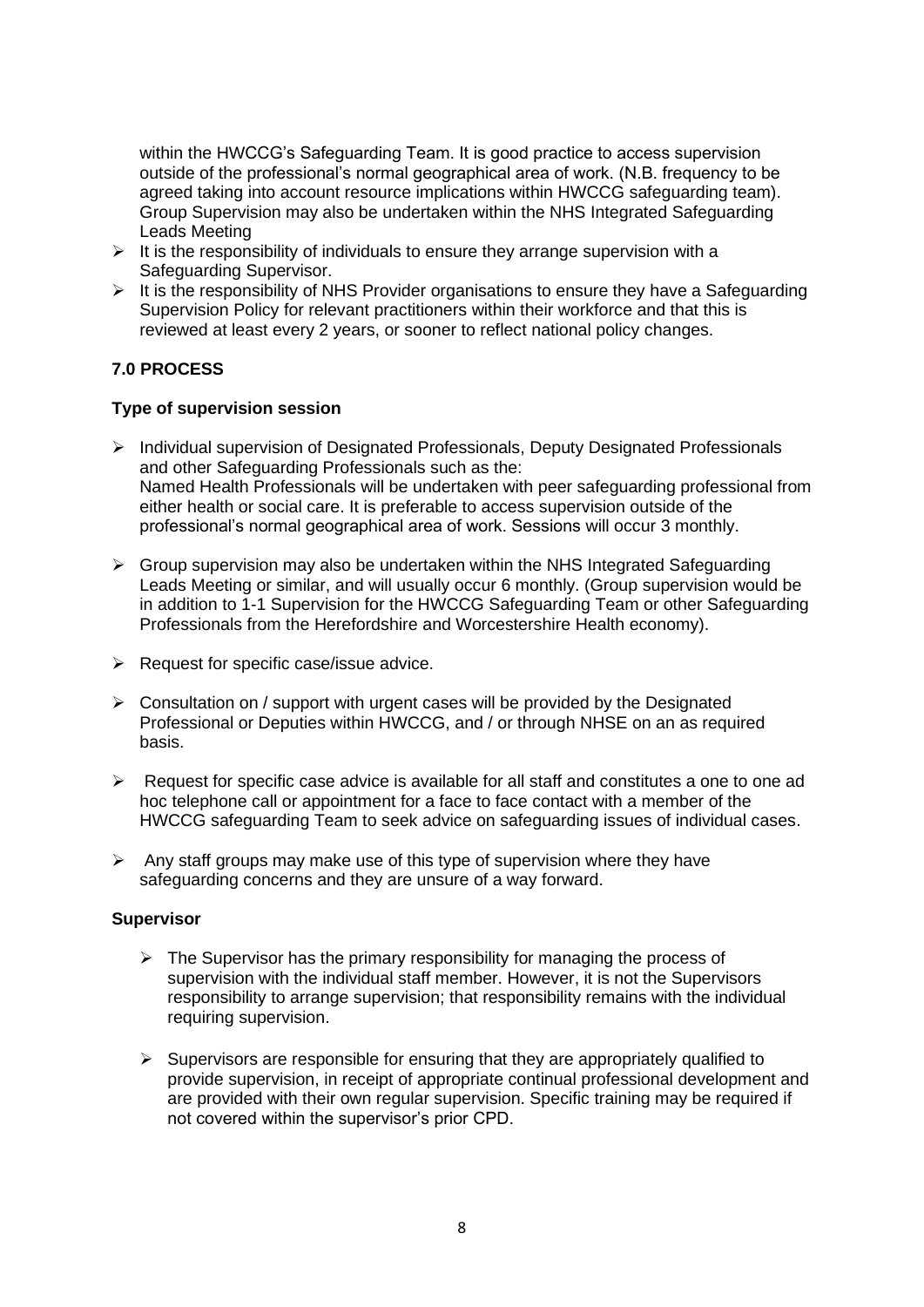- $\triangleright$  The supervisor and the supervisee will share the responsibility for starting and ending supervision sessions on time, prioritising supervision and cancelling only in exceptional circumstances.
- $\triangleright$  In the event of cancellation it is the responsibility of the cancelling party to arrange another session as soon as possible.

#### **Supervisee**

- $\triangleright$  It is the responsibility of the supervisee to access and participate in supervision according to this policy.
- ➢ Prepare for a supervision session by identifying cases and/or issues for reflection/discussion.
- $\triangleright$  Supervisees are responsible for carrying out the actions identified and agreed as a result of the supervision session.
- $\triangleright$  The supervisor and the supervisee will share the responsibility for starting and ending supervision sessions on time, prioritising supervision and cancelling only in exceptional circumstances. In the event of cancellation it is the responsibility of the person who cancels the session to rearrange it.

#### **Record Keeping**

- $\triangleright$  A record of each individual supervision meeting will be kept by the supervisor and supervisee and signed by both **(See Appendix 1: Supervision Record).**
- ➢ Supervisees will keep a record of group supervision sessions attended
- $\triangleright$  In the case of group supervision, a record of themes should be recorded and circulated by the session lead.

#### **Supervision Contract**

The purpose of the contract is to ensure:

- $\triangleright$  Clarity of expectation
- $\triangleright$  Roles and responsibilities are understood
- $\triangleright$  The supervisor will take responsibility for monitoring and reviewing the agreement with the supervisee as necessary

A contract should be signed by the supervisee, (**See Appendix 2: Supervision Contract)** and kept in the practitioners' personal file.

#### **Management of practice or process issues**

Where a supervisor becomes concerned about the practice of a supervisee, these concerns will be discussed with the supervisee and their line manager. This will be with the supervisee's knowledge. Concerns may include where procedures/policies have not been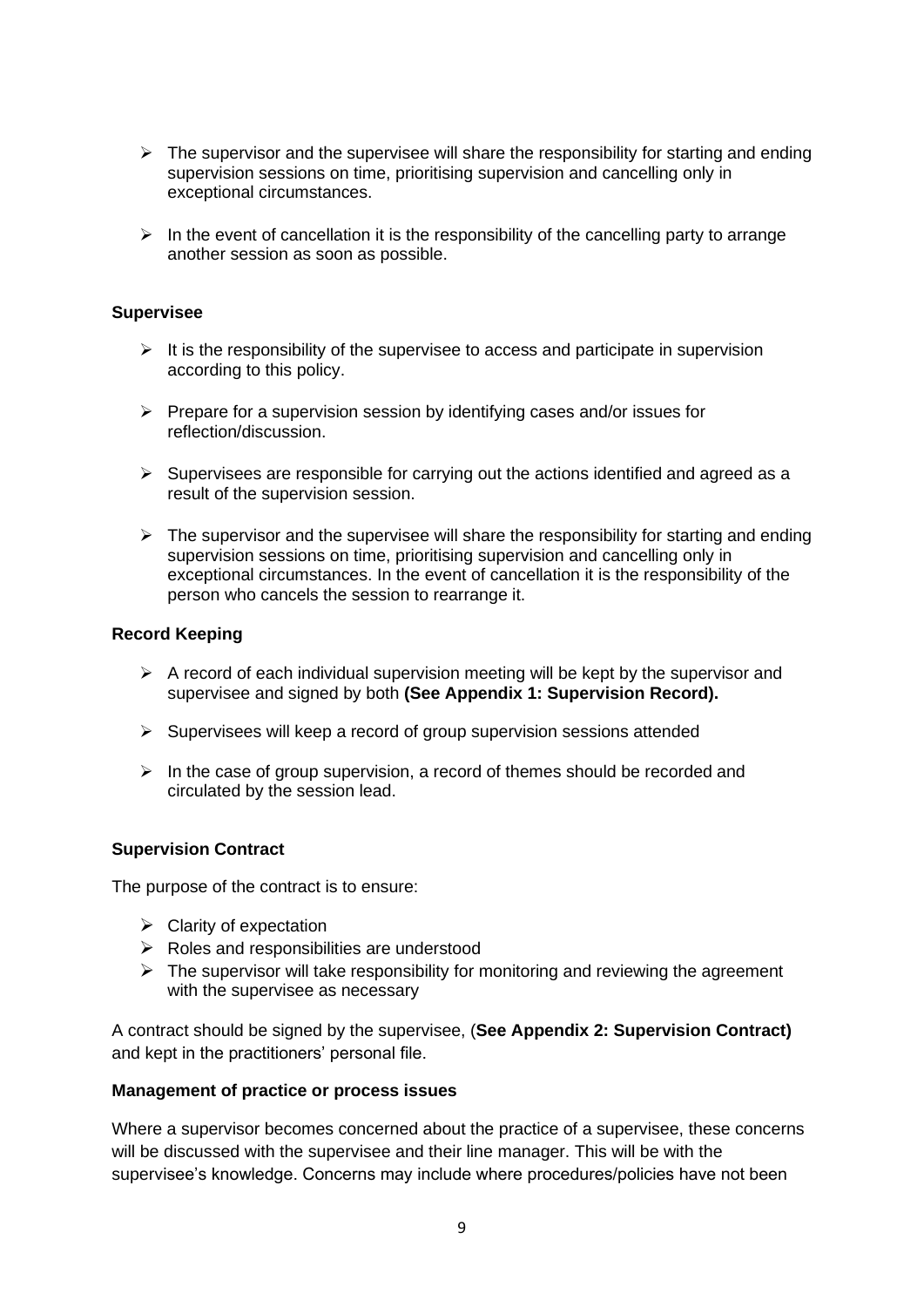followed, where there is a breach of professional conduct or where practice is thought to be unsafe.

Confidentiality regarding issues discussed within supervision will be maintained unless concerns arise as described above.

#### **8.0 ACCOUNTABILITY**

Safeguarding supervision access and delivery should form part of the designated, their deputies and named professionals' annual appraisal.

HWCCG will monitor this for the Designated Professionals, their Deputies and other Safeguarding Leads such as the Named Health Professionals employed by them.

NHSE will monitor safeguarding supervision within its area.

#### **9.0 TRAINING**

Supervisors should have appropriate safeguarding supervision training to undertake to undertake the role.

#### **10.0 REVIEW**

This policy will be reviewed 2 yearly after initiation, or sooner if changes to national policy or practice emerge.

#### **11.0 REFERENCES**

- 1. Laming Enquiry Report HMSO 2003
- 2. The Protection of children in England: A progress Report. (Lord Laming). HM Government 2009
- 3. The Munro Review of Child Protection. D of E 2011
- 4. Safeguarding children and young people: Roles and Competences for health care staff – Intercollegiate Document RCPCH 2019
- 5. Safeguarding Adults: Roles and Competences for health care staff Intercollegiate Document RCPCH 2018
- 6. Working Together to Safeguard Children HM Government 2018
- 7. Safeguarding Vulnerable People in the NHS Accountability and Assurance Framework NHSE 2019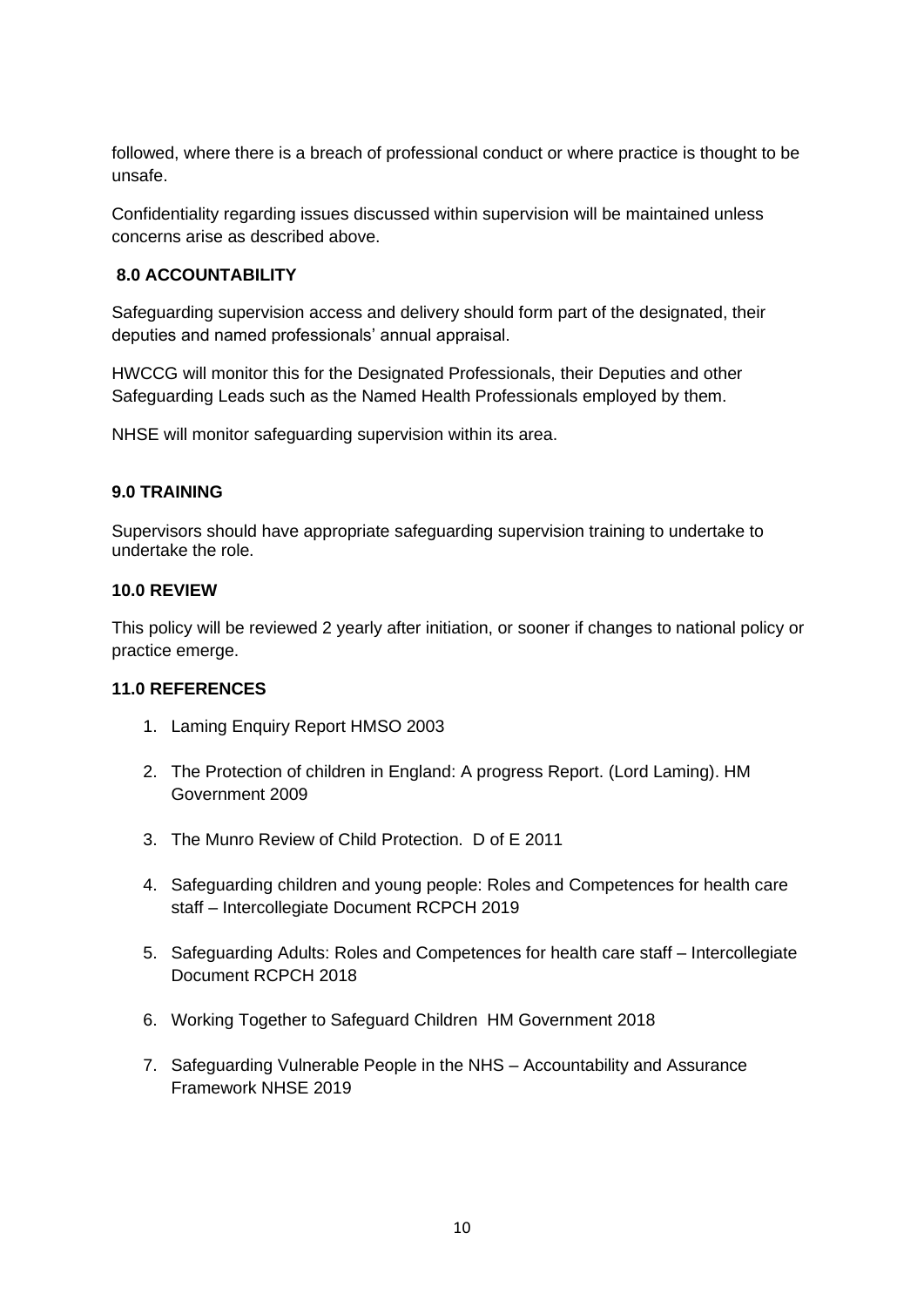# **Appendix 1 –Record of Supervision Not Relating to Adult/Child/ Family FORM (I)**

| Date: |  |
|-------|--|

| <b>Discussion/Action for Supervisee/Supervisor</b> |  |  |  |
|----------------------------------------------------|--|--|--|
|                                                    |  |  |  |

**\_\_\_\_\_\_\_\_\_\_\_\_\_\_\_\_\_\_\_\_\_\_\_\_\_\_\_\_\_\_\_\_\_\_\_\_\_\_\_\_\_\_\_\_\_\_\_\_\_\_\_\_\_\_\_\_\_\_\_\_\_\_\_**

**Outcome/Actions**

**Other discussion:**

### **Supervisee's Comments**

**Signature of Supervisor:**

**Signature of Supervisee Review Date:**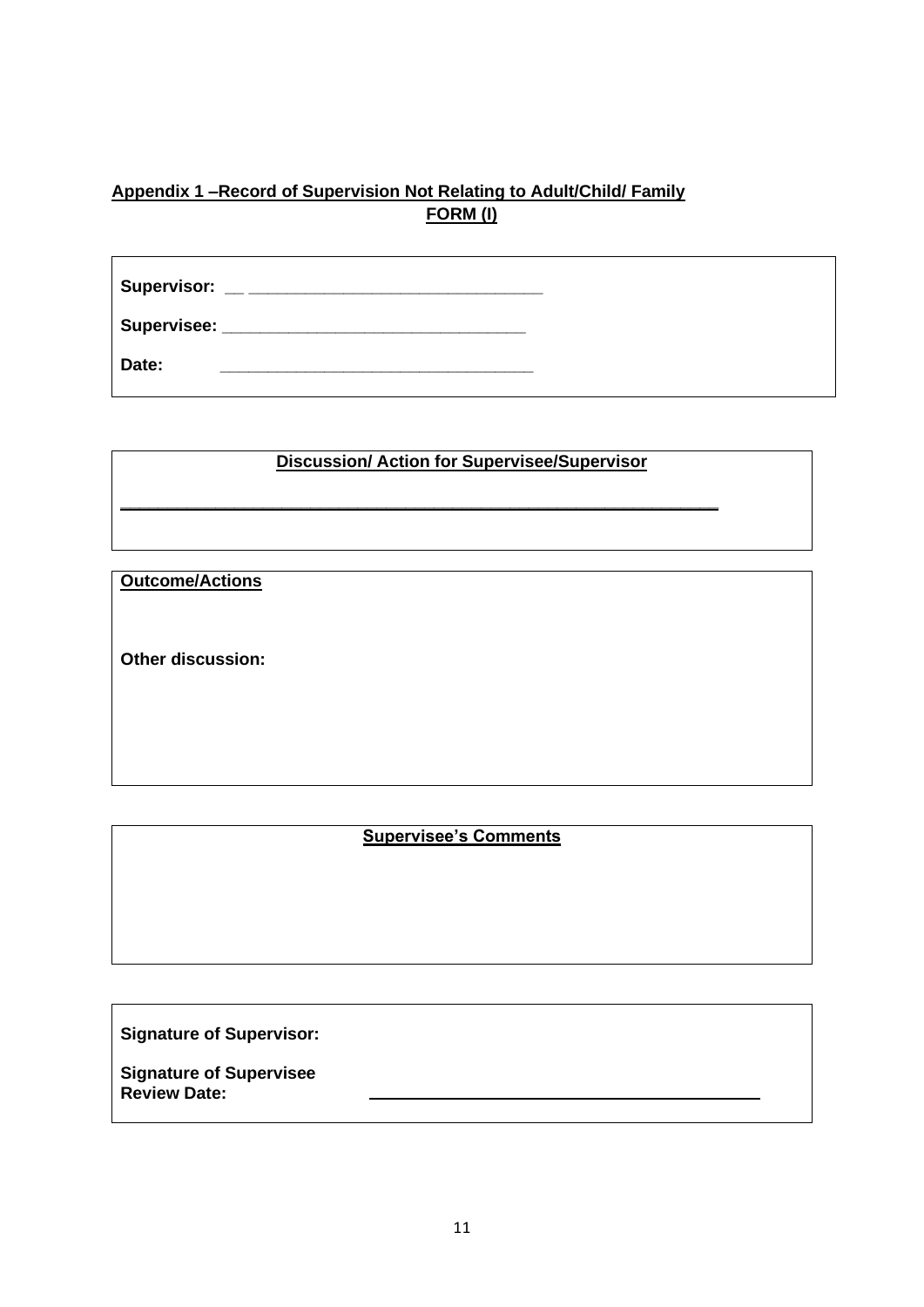Appendix 2

## **SAFEGUARDING SUPERVISION CONTRACT**

**Between: Name of Supervisee: …………………………………………………**

 **Name of Supervisor: ……………………………………..**

#### **HWCCG Expectations:**

HWCCG expects workers to undertake safeguarding supervision, and that key areas to be addressed are:

- To appraise existing programmes of care and supportive packages, to ensure they are sensitive to the current needs of the Adult/child/ family.
- To ensure that the worker is clear about his/her roles and responsibilities in relation to safeguarding.
- To clarify roles and responsibilities within inter-agency working.
- To promote professional development; identify gaps in knowledge and skills requiring training opportunities.
- To ensure accountability for the work undertaken by the worker.
- To enable the worker to perform to the standards specified by their own professional body (see NMC Code of Conduct), Herefordshire and Worcestershire Local Safeguarding Board/Partnership Policies and procedures (and any future iteration of the Board/Partnership) and HWCCG policies and procedures.
- To be a source of support for the worker.
- To provide the opportunity to address issues relating to staff care.
- To provide regular and constructive feedback to the worker on their safeguarding performance.
- To review the supervision contract annually.

#### **As a Supervisee I agree to:**

- To be aware of and apply the principles set out in the safeguarding supervision policy
	- Prepare for the sessions, for example, by identifying cases/areas of concern that I want to receive support with, having an agenda or preparing notes.